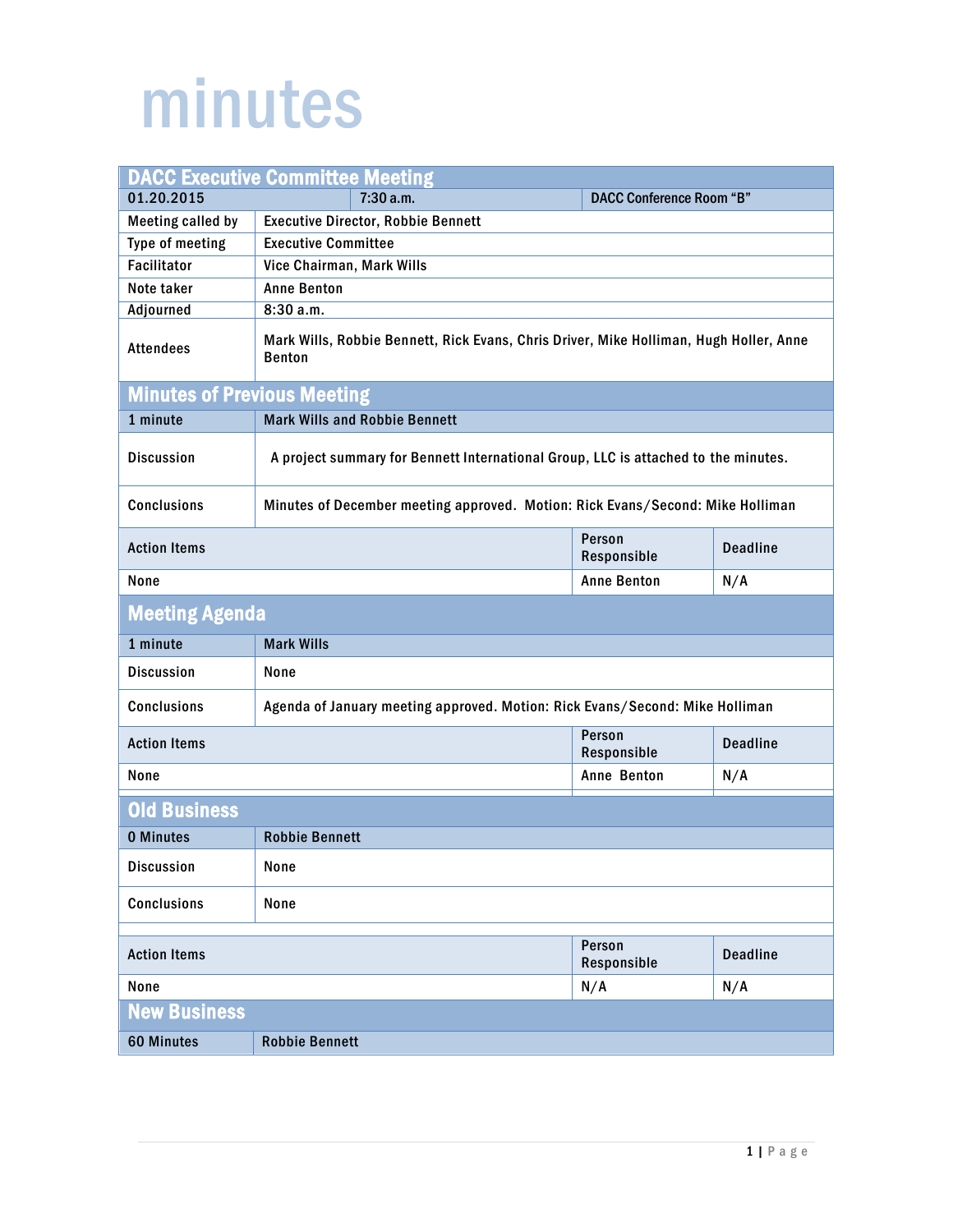## minutes

| <b>Discussion</b>                      | A) Ethics Statements: Board Member recognition and understanding of roles and rules of<br>their involvement with the Development Authority. These documents include the Code of<br>Ethics and Conflict of Interest Statement and we will need full Board approval to<br>implement and have everyone sign.<br>B) Bond Counsel Policy: A policy needs to be established on how to handle all future<br>dealings in order to help protect the interests of the Development Authority; this policy<br>will be located on the bond application.<br>C) Goals for 2015: Cleaning up Horizon South Industrial Park, Restructuring of Horizon<br>North agreements, Product Development, Looking at Economic Development Incentives<br>on a long-term basis (TAD's, etc.), expanding the marketing campaign utilizing the CRO<br>funding, and looking at the film industry as a potential target.<br>D) Strategic Plan: The County needs an Economic Development strategic plan with the<br>Development Authority as an economic development entity leading the process, which will<br>set short-term goals and long-term goals. The benefits and drawbacks to this plan were<br>discussed and Robbie Bennett agreed to come up with several options.<br>E) SRS CRO Funding: Economic Impact study of the economy below Thurmond Dam in<br>response to water quality and water quantity constraints was discussed as a potential<br>project we decide to fund. Robbie would like to look at doing a hotel study because we<br>need hotels. |                          |                                     |
|----------------------------------------|----------------------------------------------------------------------------------------------------------------------------------------------------------------------------------------------------------------------------------------------------------------------------------------------------------------------------------------------------------------------------------------------------------------------------------------------------------------------------------------------------------------------------------------------------------------------------------------------------------------------------------------------------------------------------------------------------------------------------------------------------------------------------------------------------------------------------------------------------------------------------------------------------------------------------------------------------------------------------------------------------------------------------------------------------------------------------------------------------------------------------------------------------------------------------------------------------------------------------------------------------------------------------------------------------------------------------------------------------------------------------------------------------------------------------------------------------------------------------------------------------------------------------------|--------------------------|-------------------------------------|
| <b>Action Items</b>                    |                                                                                                                                                                                                                                                                                                                                                                                                                                                                                                                                                                                                                                                                                                                                                                                                                                                                                                                                                                                                                                                                                                                                                                                                                                                                                                                                                                                                                                                                                                                                  | Person(s)<br>Responsible | <b>Deadline</b>                     |
| 1) Board Approval of Ethics Statements |                                                                                                                                                                                                                                                                                                                                                                                                                                                                                                                                                                                                                                                                                                                                                                                                                                                                                                                                                                                                                                                                                                                                                                                                                                                                                                                                                                                                                                                                                                                                  | <b>DACC Board</b>        | January 28th, 2015                  |
| 2) Bond Counsel Policy Language Draft  |                                                                                                                                                                                                                                                                                                                                                                                                                                                                                                                                                                                                                                                                                                                                                                                                                                                                                                                                                                                                                                                                                                                                                                                                                                                                                                                                                                                                                                                                                                                                  | <b>Robbie Bennett</b>    | <b>February Board</b><br>$M$ ooting |

| 2) DUIN COUNSELT UNCY LANGUAGE DIAIL                  | <b>INANNIC DEIIIIEII</b> | Meeting |
|-------------------------------------------------------|--------------------------|---------|
| 3) Develop options for strategic planning             | <b>Robbie Bennett</b>    | Ongoing |
| 4) Make contact with hotel consultant re. hotel study | <b>Mark Wills</b>        | Ongoing |

| dates              |                                                                                                                                                                                                                                                                                                                                                                                                                                                                                                                                                                                                                                                                                                                                                                                                                                                                                    |
|--------------------|------------------------------------------------------------------------------------------------------------------------------------------------------------------------------------------------------------------------------------------------------------------------------------------------------------------------------------------------------------------------------------------------------------------------------------------------------------------------------------------------------------------------------------------------------------------------------------------------------------------------------------------------------------------------------------------------------------------------------------------------------------------------------------------------------------------------------------------------------------------------------------|
| 33 minutes         | <b>Robbie Bennett</b>                                                                                                                                                                                                                                                                                                                                                                                                                                                                                                                                                                                                                                                                                                                                                                                                                                                              |
| <b>Discussion</b>  | A) Masters: Rental housing options were discussed. We are getting the same house we<br>had last year in the Riverwood community with 8 bedrooms and keeps us in our budget<br>this year -the biggest challenge is location and distance from the tournament. Guests are<br>brought in Monday, Tuesday, Wednesday, Friday, and Sunday; tickets come through the<br>Augusta Metro Chamber of Commerce. Ticket prices went up this year 30%, but our<br>investment did not go up. We need to begin thinking about our budget for next year.<br>B) Horizon South: The owner's association and covenants are still active, from what<br>Robbie can tell. The owner's association has never been registered with the State of<br>Georgia and no accounts have ever been set up. Discussions took place about what our<br>role is in the process and how we should proceed going forward. |
| <b>Conclusions</b> |                                                                                                                                                                                                                                                                                                                                                                                                                                                                                                                                                                                                                                                                                                                                                                                                                                                                                    |